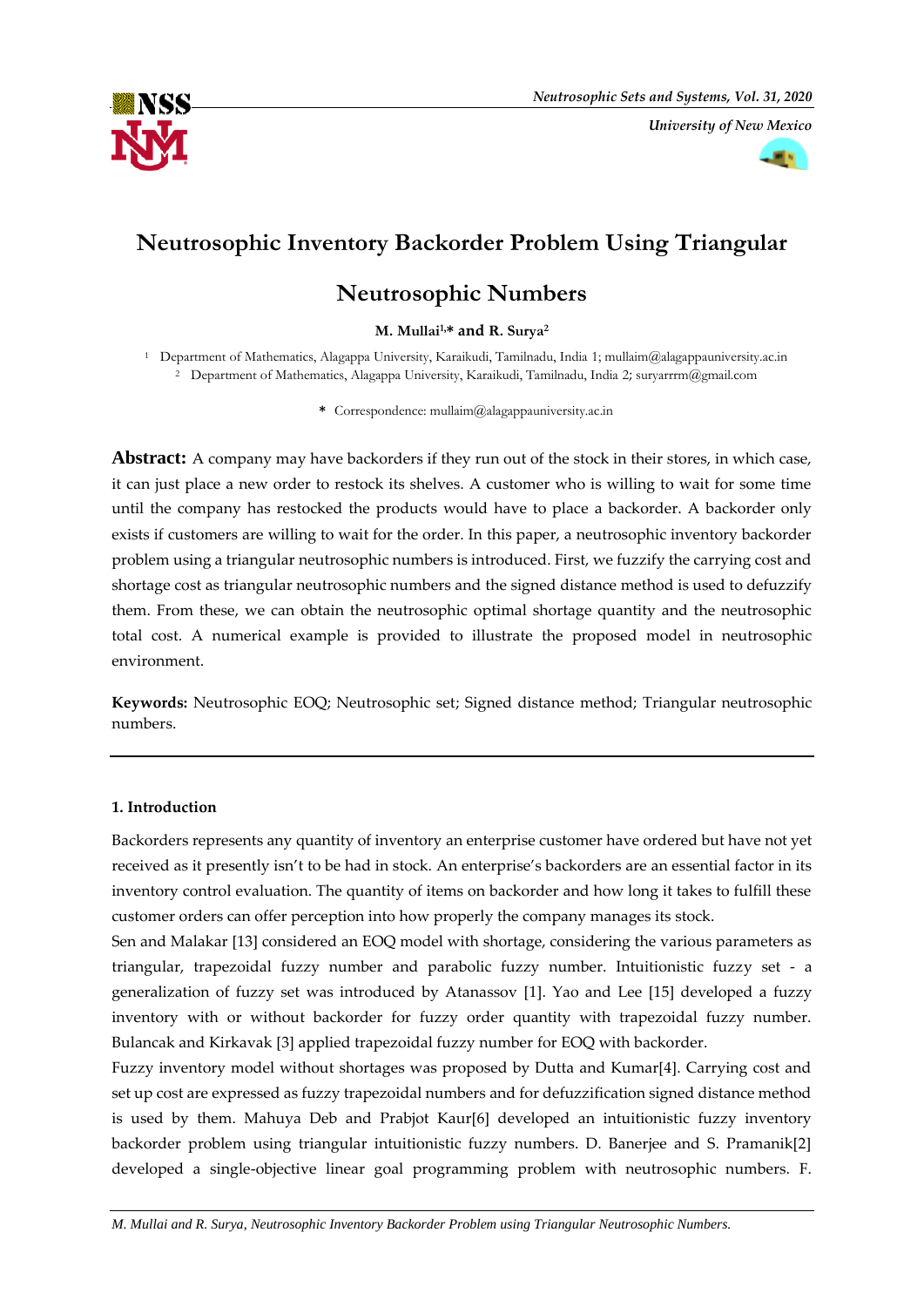Smarandache[14] introduced neutrosophic set and neutrosophic logic by considering the non-standard analysis. F. Smarandache[16] introduced the plithogenic set -as generalization of crisp, fuzzy, intuitionistic fuzzy, and neutrosophic sets

Neutrosophic set is the take a look at of neutralities origin, nature and scope and additionally their interactions with exceptional ideational spectra. To deal with unsure information processing, the brand new emerging tool known as neutrosophic set is used. Neutrosophic set is a powerful and popular formal framework that has the potential to address uncertainty analysis in information sets. However, the neutrosophic set desires to be specified detail. So that, we define an example of neutrosophic set called as single-valued neutrosophic set (SVNS). Single valued neutrosophic set is an instance of neutrosophic set. The SVNS is a set of generalization of a classic set, fuzzy set, interval value fuzzy set, intuitionistic fuzzy set and para consistent set. The single-valued neutrosophic set is used in lots of locations like professional machine, information fusion gadget, query answering device, bioinformatics and scientific informatics and many others.

Pranab Biswas, Surapati Pramanik, Bibhas C. Giri [12] introduced multi-attribute group decision making based on expected value of neutrosophic trapezoidal numbers. An exact formula of expected value for neutrosophic trapezoidal number is established. Irfan Deli and Yusuf subas[5] discussed two special forms of single valued neutrosophic numbers such as single valued trapezoidal neutrosophic numbers and single valued triangular neutrosophic numbers. M.Mullai and S.Broumi[7] proposed neutrosophic inventory model without shortages. Also neutrosophic inventory model with price break for finding the optimal solution of the model for the optimal order quantity was established by M.Mullai and R. Surya[8].

In this paper, neutrosophic inventory backorder model is established by taking the parameters as triangular neutrosophic numbers. The neutrosophic optimal shortage quantity and the neutrosophic optimal total cost are derived in this model and signed distance method is used for defuzzification. A neutrosophic set may help in solving membership function when it is not defined accurately. Without difficulty, the work can also manage the inventory system of any company in neutrosophic backorder model. The novelty of this model is to give more accurate results than existing methods whenever uncertain and unexpected situations arise in back order inventory system. To illustrate the results of this model, sensitivity analysis is presented for crisp, fuzzy, intuitionistic fuzzy and neutrosophic sets and the results are discussed briefly.

## **2. Preliminaries**

The basic definitions involving neutrosophic set, single valued neutrosophic sets and triangular neutrosophic numbers which are very useful for the proposed model are outlined here.

#### **Definition 2.1 (Irfan Deli and Yusuf Subas., 2014) (Neutrosophic set)**

Let E be a universe. A neutrosophic set A in E is characterized by a truth-membership function T  $_{A}$ , an indeterminacy-membership function  $I_A$  and a falsity-membership function  $F_A$ . T<sub>A</sub>(x),  $I_A(x)$  and  $F_A(x)$  are real standard elements of [0,1]. It can be written as

A={ $\langle x, T_A(x), I_A(x), F_A(x) \rangle : x \in E$ ,  $T_A(x), I_A(x), F_A(x) \in ]0^-, 1^+]$  }. There is no restriction on the sum of T<sub>A</sub>(x), I<sub>A</sub>(x) and F<sub>A</sub>(x), so  $0^- \le T_A(x)+I_A(x) + F_A(x) \le 3+$ .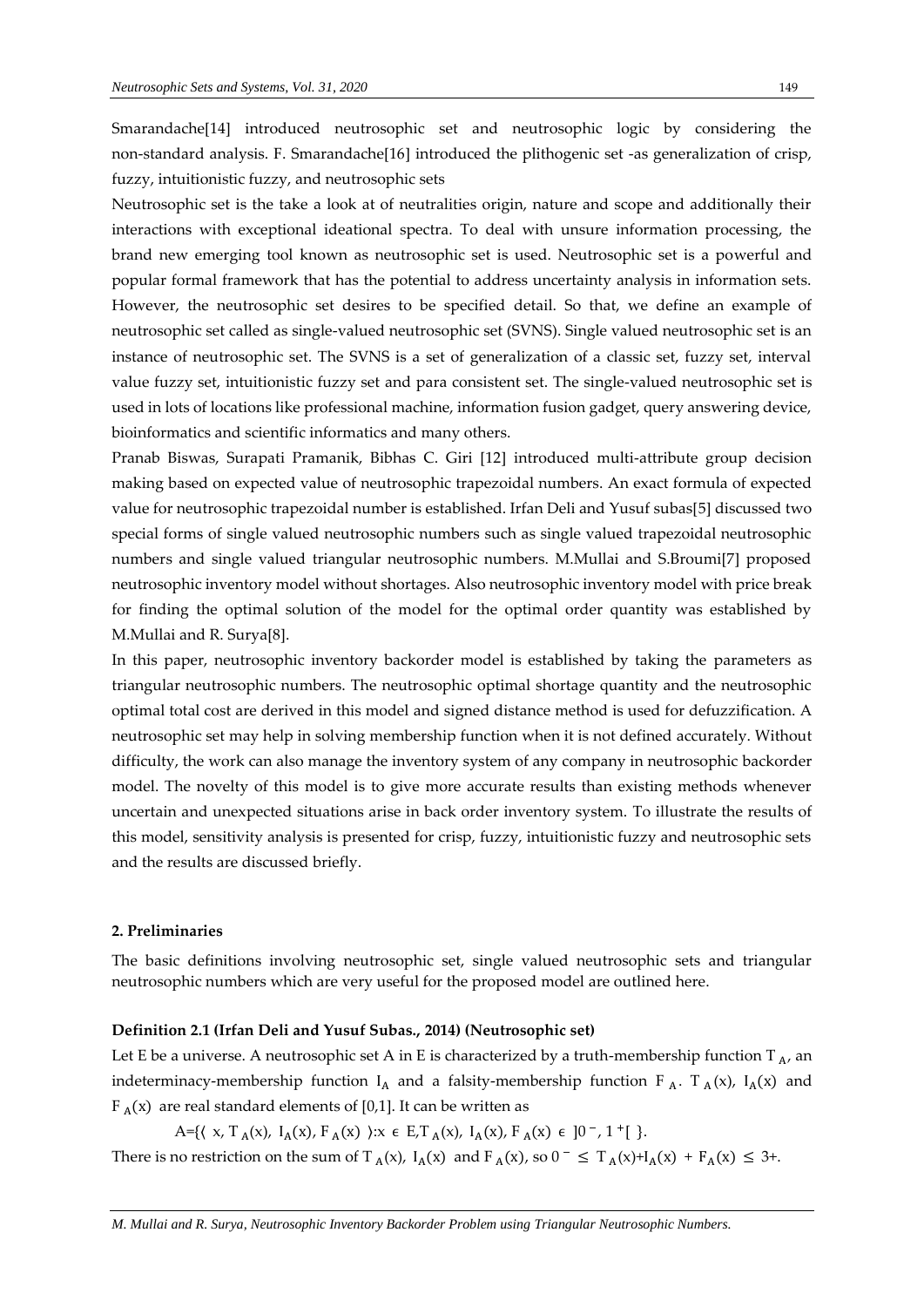#### **Definition 2.2 (Irfan Deli and Yusuf Subas., 2014) (Single-valued neutrosophic set)**

Let E be a universe. A single valued neutrosophic set A, which can be used in real scientific and engineering applications, in E is characterized by a truth-membership function  $T_A$ , an indeterminacy-membership function  $I_A$  and a falsity-membership function  $F_A$ .  $T_A(x)$ ,  $I_A(x)$  and  $F_A(x)$  are real standard elements of [0,1]. It can be written as

A={ $\{ (x, T_A(x), I_A(x), F_A(x)) : x \in E, T_A(x), I_A(x), F_A(x) \in [0, 1] \}.$ 

There is no restriction on the sum of  $T_A(x)$ ,  $I_A(x)$  and  $F_A(x)$ , so  $0 \le T_A(x)+I_A(x) + F_A(x) \le 3$ .

#### **Definition 2.3 (Irfan Deli and Yusuf Subas., 2014) (Triangular neutrosophic numbers)**

Let the triangular neutrosophic number  $\tilde{a} = \langle (a_1, b_1, c_1); w_{\tilde{a}}, u_{\tilde{a}}, y_{\tilde{a}} \rangle$  is a special neutrosophic set on the real line set R, whose truth-membership, indeterminacy-membership, and falsity-membership functions are defined as follows:

$$
\mu \tilde{a}(x) = \begin{cases}\n(x - a_1) w_{\tilde{a}} / (b_1 - a_1) & \text{if } a_1 \le x \le b_1 \\
w_{\tilde{a}} & \text{if } x = b_1 \\
(c_1 - x) w_{\tilde{a}} / (c_1 - b_1) & \text{if } b_1 \le x \le c_1 \\
0 & \text{if otherwise}\n\end{cases}
$$

$$
v\tilde{a}(x) = \begin{cases} (b_1 - x + (x - a_1)u_{\tilde{a}})/(b_1 - a_1) & \text{if } a_1 \le x \le b_1 \\ u_{\tilde{a}} & \text{if } x = b_1 \\ (x - b_1 + (c_1 - x)u_{\tilde{a}})/(c_1 - b_1) & \text{if } b_1 \le x \le c_1 \\ 1 & \text{if otherwise} \end{cases}
$$

$$
\begin{cases}\n(b_1 - x + (x - a_1)y_{\tilde{a}})/(b_1 - a_1) & \text{if } a_1 \le x \le b_1 \\
y_{\tilde{a}} & \text{if } x = b_1 \\
(x - b_1 + (c_1 - x)y_{\tilde{a}})/(c_1 - b_1) & \text{if } b_1 \le x \le c_1 \\
1 & \text{if } otherwise\n\end{cases}
$$
\nrespectively.

If  $a_1 \geq 0$  and at least  $c_1 > 0$  then  $\tilde{a} = \langle (a_1, b_1, c_1); w_{\tilde{a}}, u_{\tilde{a}}, y_{\tilde{a}} \rangle$  is called a positive triangular neutrosophic number, denoted by  $\tilde{a} > 0$ . Likewise, if  $c_1 \le 0$  and at least  $a_1 < 0$ , then  $\tilde{a} =$  $\langle (a_1, b_1, c_1); w_{\tilde{a}}, u_{\tilde{a}}, y_{\tilde{a}} \rangle$  is called a negative triangular neutrosophic number, denoted by  $\tilde{a} < 0$ . A triangular neutrosophic number  $\tilde{a} = \langle (a_1, b_1, c_1); w_{\tilde{a}}, u_{\tilde{a}}, y_{\tilde{a}} \rangle$  may express an ill-known quantity about a, which is approximately equal to a.

#### **Definition 2.4 (Sushil Kumar. U and Rajput .S., 2006)(Signed distance method)**

Let  $\widetilde{D}$  EF. We define the signed distance of  $\widetilde{D}$  measured from  $\widetilde{0}$  as

$$
d(\widetilde{D}, \widetilde{0}) = \frac{1}{2} \int_0^1 [D_L(\alpha) + D_R(\alpha)] d\alpha
$$

## **Definition 2.5 (Mahuya Deb and Prabjot Kaur., 2016) (Defuzzification) (i) Defuzzification for Triangular Fuzzy Number**

The defuzzification value for a triangular fuzzy number $(a_1, a_2, a_3)$  is given by

$$
A = \frac{a_1 + 2a_2 + a_3}{4}
$$

#### **(ii) Defuzzification for Triangular Intuitionistic Fuzzy Number**

Let  $\hat{A} = (a_1, a_2, a_3)(a'_1, a_2, a'_3)$  be a triangular intuitionistic fuzzy number. Then the signed distance of  $\widehat{A}$  can be calculated as follows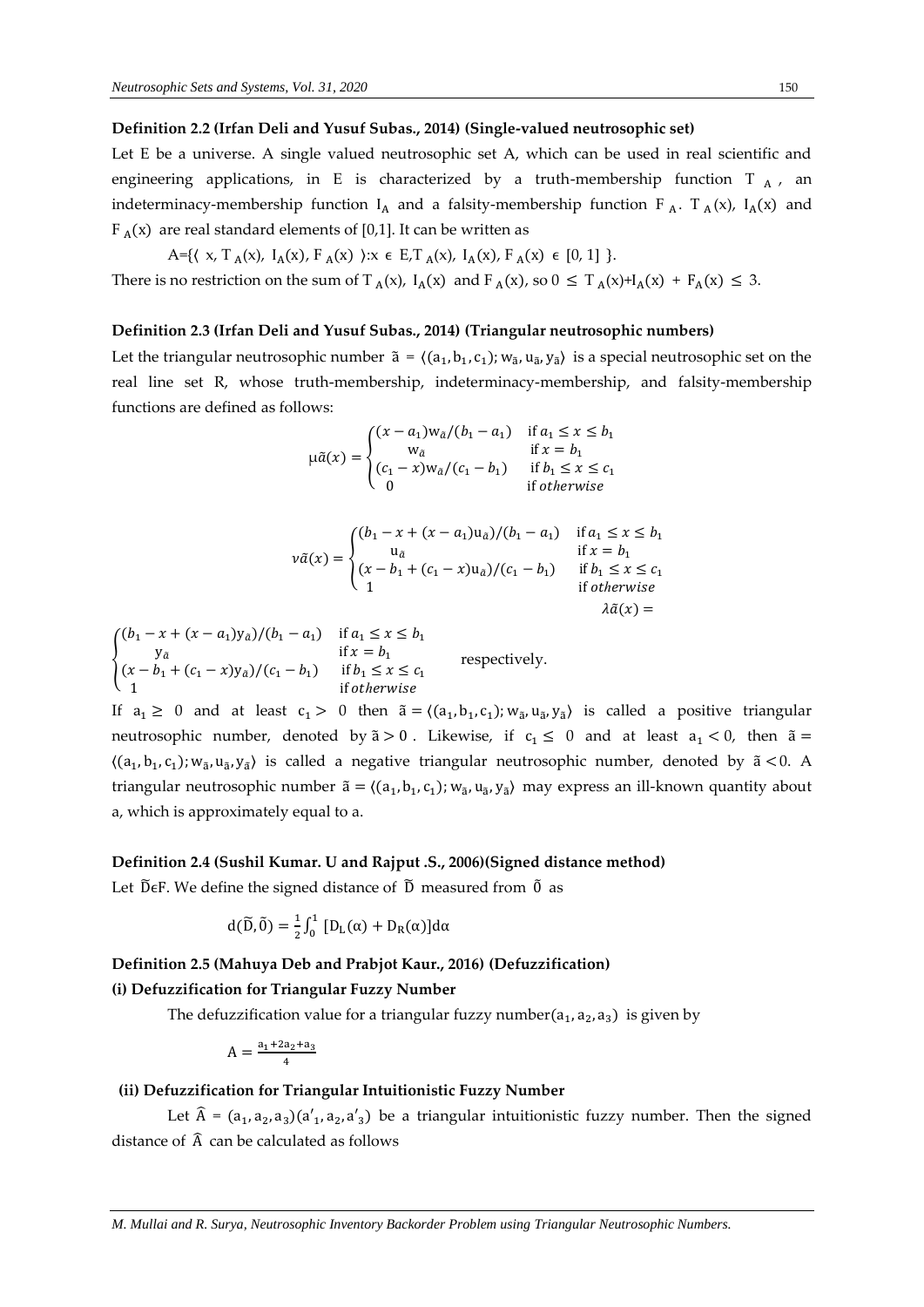$$
D^{s}(\hat{A},\hat{0}) = \frac{1}{4} \left[ \int_{0}^{1} L_{\mu}(\alpha) + \int_{0}^{1} L_{\mu}(\alpha) + \int_{0}^{1} L_{\mu}(\alpha) + \int_{0}^{1} L_{\mu}(\alpha) \right]
$$
  
\n
$$
= \frac{1}{4} \left[ \int_{0}^{1} \{a_{1} - \alpha(a_{2} - a_{1})\} \delta \alpha + \int_{0}^{1} \{a_{3} - \alpha(a_{3} - a_{2})\} \delta \alpha + \int_{0}^{1} \{a_{2} - (1 - \alpha)(a_{2} - a_{1}')\} \delta \alpha
$$
  
\n
$$
+ \int_{0}^{1} \{a_{2} + (1 - \alpha)(a_{3}' - a_{2})\} \delta \alpha \right]
$$
  
\n
$$
= \frac{a_{1} + 2a_{2} + a_{3} + a_{1}' + 2a_{2} + a_{3}}{8}
$$

## **3. Notations**

 $C_h^N$  - Neutrosophic carrying cost per unit quantity per unit time

- $C_s^N$  Neutrosophic shortage cost per unit quantity per unit time
- D<sup>N</sup> Neutrosophic total demand
- (TC) <sup>N</sup> Neutrosophic total cost
- $Q^N$  Neutrosophic order quantity
- $Q^{*^N}$  Neutrosophic optimal order quantity
- $F(q)^N$  Defuzzified total neutrosophic cost

## **4. Assumptions**

• At the opening of every cycle, only a single order is produced and the entire lot is delivered in one batch.

•  $Q^N$  is the neutrosophic lot-size per cycle whereas  $S_1^N$  is the neutrosophic initial inventory level after fulfilling the back-logged quantity of previous cycle and  $Q^N - S_1^N$  is the maximum shortage level.

•  $T^N$  is the cycle length where  $t_1^N$  is the period with no shortage.

#### **5. Neutrosophic model with shortages**

This section describes the inventory model with backorder in neutrosophic environment. Since the inventory carrying cost and shortage cost are in neutrosophic numbers, we represent them by triangular neutrosophic numbers as follows:

$$
\text{Let } \textit{C}^{\textit{N}}_{\textit{h}}=(\textit{C}^{\textit{N}}_{\textit{h}_{1}}, \textit{C}^{\textit{N}}_{\textit{h}_{2}}, \textit{C}^{\textit{N}}_{\textit{h}_{3}}) (\textit{C}_{\textit{h}_{1}} \text{'}^{\textit{N}}, \textit{C}^{\textit{N}}_{\textit{h}_{2}}, \textit{C}_{\textit{h}_{3}} \text{'}^{\textit{N}}), (\textit{C}^{\textit{N}}_{\textit{h}_{1}}, \textit{C}^{\textit{N}}_{\textit{h}_{2}}, \textit{C}_{\textit{h}_{3}} \text{'}^{\textit{N}})
$$

$$
C_s^N = (C_{s_1}^N, C_{s_2}^N, C_{s_3}^N)(C_{s_1}^{\ \prime N}, C_{s_2}^N, C_{s_3}^{\ \prime N})(C_{s_1}^{\ \prime \prime N}, C_{s_2}^N, C_{s_3}^{\ \prime N})
$$

To defuzzify the triangular neutrosophic numbers, the signed distance method is defined as follows:

Let  $A^N = (a_1, a_2, a_3)(a'_1, a_2, a'_3)(a''_1, a_2, a''_3)$  be a triangular neutrosophic number. Then the signed distance of  $A^N$  is written as

$$
D^{s}(A^{N}, 0) = \frac{a_{1} + 2a_{2} + a_{3} + a_{1} + 2a_{2} + a_{1} + a_{3}}{8}
$$

The neutrosophic total cost is given by

$$
(TC)^{N} = \frac{1}{T} \left[ \frac{C_{h}^{N} s_{1}^{2N}}{2D^{N}} + \frac{1}{2D^{N}} C_{s}^{N} (Q^{N} - s_{1}^{N})^{2} \right]
$$
  

$$
= (C_{h_{1}}^{N}, C_{h_{2}}^{N}, C_{h_{3}}^{N}) (C_{h_{1}}^{'N}, C_{h_{2}}^{N}, C_{h_{3}}^{'N}) \frac{s_{1}^{2N}}{2D^{N}} + \frac{(Q^{N} - s_{1}^{N})^{2}}{2D^{N}} (C_{s_{1}}^{N}, C_{s_{2}}^{N}, C_{s_{3}}^{N}) (C_{s_{1}}^{'N}, C_{s_{2}}^{N}, C_{s_{3}}^{'N})
$$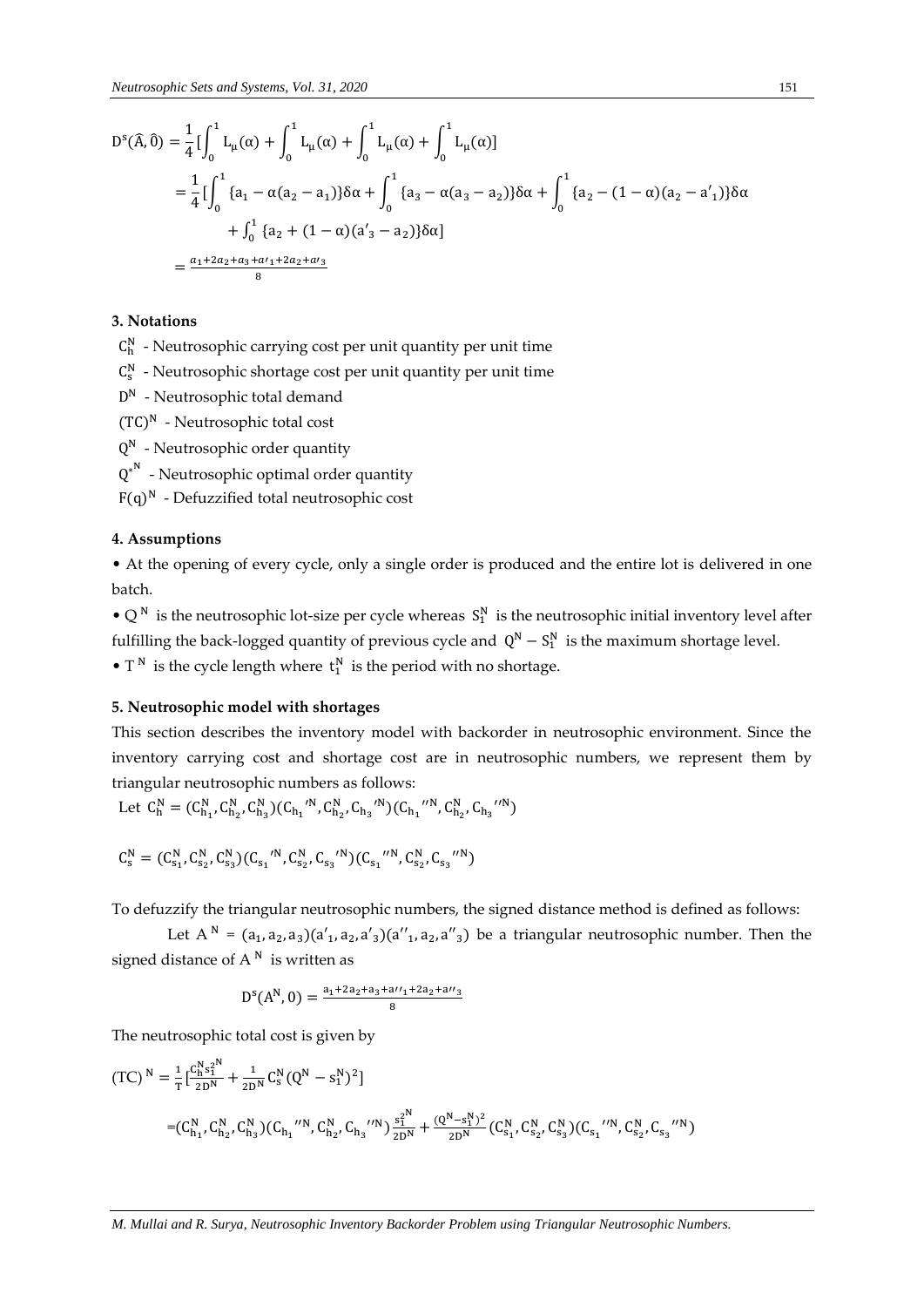$$
= \t(C_{h_1}^N \frac{s_1^{2^N}}{2D^N} + \frac{(Q^N-s_1^N)^2}{2D^N} C_{s_1}^N, C_{h_2}^N \frac{s_1^{2^N}}{2D^N} + \frac{(Q^N-s_1^N)^2}{2D^N} C_{s_2}^N, C_{h_3}^N \frac{s_1^{2^N}}{2D^N} + \frac{(Q^N-s_1^N)^2}{2D^N} C_{s_3}^N)(C_{h_1}^{\ \prime \prime N} \frac{s_1^{2^N}}{2D^N} + \frac{(Q^N-s_1^N)^2}{2D^N} C_{s_2}^N, C_{h_3}^N \frac{s_1^{2^N}}{2D^N} + \frac{(Q^N-s_1^N)^2}{2D^N} C_{s_3}^N) \t(C_{h_1}^{\ \prime \prime N} \frac{s_1^{2^N}}{2D^N} + \frac{(Q^N-s_1^N)^2}{2D^N} C_{s_3}^N, C_{h_2}^N \frac{s_1^{2^N}}{2D^N} + \frac{(Q^N-s_1^N)^2}{2D^N} C_{s_3}^N)
$$

The defuzzified neutrosophic total cost using above signed distance method is given by

$$
\begin{aligned} F(q)^N & = \frac{1}{8} \big[ (C_{h_1}^N \frac{s_1^{2^N}}{2D^N} + \frac{(Q^N-s_1^N)^2}{2D^N} C_{s_1}^N) + 2(C_{h_2}^N \frac{s_1^{2^N}}{2D^N} + \frac{(Q^N-s_1^N)^2}{2D^N} C_{s_2}^N) + (C_{h_3}^N \frac{s_1^{2^N}}{2D^N} + \frac{(Q^N-s_1^N)^2}{2D^N} C_{s_3}^N) \big] \\ & + (C_{h_1} \cdot \text{max} \frac{s_1^{2^N}}{2D^N} + \frac{(Q^N-s_1^N)^2}{2D^N} C_{s_1} \cdot \text{min}) + 2(C_{h_2}^N \frac{s_1^{2^N}}{2D^N} + \frac{(Q^N-s_1^N)^2}{2D^N} C_{s_2}^N) + (C_{h_3} \cdot \text{max} \frac{s_1^{2^N}}{2D^N} \\ & + \frac{(Q^N-s_1^N)^2}{2D^N} C_{s_3} \cdot \text{min}) \big] \end{aligned}
$$

To find the minimum of  $D(F(q)^N)$  by taking the derivative  $D(F(q)^N)$  and equating it to zero,

(i.e)  $\frac{1}{8} \{\frac{s_1^N}{D^N}\}$  $\frac{S_1^N}{D^N}$  $[(C_{h_1}^N + C_{s_1}^N) + 4(C_{h_2}^N + C_{s_2}^N) + (C_{h_3}^N + C_{s_3}^N) + (C_{h_1}^N N + C_{s_1}^N N) + (C_{h_3}^N N + C_{s_3}^N N) - \frac{Q^N}{D^N}$  $\frac{Q''}{D^N}$   $\left[C_{s_1}^N + \right]$  $4C_{s_2}^N + C_{s_3}^N + C_{s_1}^N + C_{s_3}^N$  | = 0, we get

$$
s_1^N = \frac{C_{s_1}^N + 4C_{s_2}^N + C_{s_3}^N + C_{s_1}^N N}{(C_{h_1}^N + C_{s_1}^N) + 4(C_{h_2}^N + C_{s_2}^N) + (C_{h_3}^N + C_{s_3}^N) + (C_{h_1}^N N + C_{s_1}^N) + (C_{h_3}^N N + C_{s_3}^N N)}Q^N
$$

$$
s_1^N = \frac{C_{s_1}^N + 4C_{s_2}^N + C_{s_3}^N + C_{s_1}^N r^N + C_{s_3}^N}{(C_{h_1}^N + C_{s_1}^N) + 4(C_{h_2}^N + C_{s_2}^N) + (C_{h_3}^N + C_{s_3}^N) + (C_{h_1}^N r^N + C_{s_1}^N r^N) + (C_{h_3}^N r^N + C_{s_3}^N r^N)} D^N T^N \dots \dots \dots \dots \tag{1}
$$

Also at  $s_1^N = s_1^{N^*}$ , we get  $D^2(F(s_1^N)) > 0$ 

Hence, the minimum neutrosophic total cost is given by

$$
F(q^N)^* = \frac{1}{8} \Biggl[ \Biggl( C_{h_1}^N \frac{s_1^{2^{N^*}}}{2D^N} + \frac{(Q^N - s_1^N)^2}{2D^N} C_{s_1}^N \Biggr) + 2 \Biggl( C_{h_2}^N \frac{s_1^{2^{N^*}}}{2D^N} + \frac{(Q^N - s_1^N)^2}{2D^N} C_{s_2}^N \Biggr) + \Biggl( C_{h_3}^N \frac{s_1^{2^{N^*}}}{2D^N} + \frac{(Q^N - s_1^N)^2}{2D^N} C_{s_3}^N \Biggr) + \Biggr. \\ \Biggl. \Biggl( C_{h_1}^N \frac{s_1^{2^{N^*}}}{2D^N} + \frac{(Q^N - s_1^N)^2}{2D^N} C_{s_1}^N \Biggr) + 2 \Biggl( C_{h_2}^N \frac{s_1^{2^{N^*}}}{2D^N} + \frac{(Q^N - s_1^N)^2}{2D^N} C_{s_2}^N \Biggr) + \Biggl( C_{h_3}^N \frac{s_1^{2^{N^*}}}{2D^N} + \frac{(Q^N - s_1^N)^2}{2D^N} C_{s_3}^N \Biggr) \Biggr] \dots \dots \dots \tag{2}
$$

#### **6. Numerical Example**

A commodity is to be furnished at a constant rate of 20 units per day. A penalty cost will be charged at a rate of Rs 8 per day, if it is past due for missing the scheduled shipping date. The cost of carrying the commodity in inventory is Rs 14 per unit per month. The production process is such that each month (30 days) a batch of items is started and is available for delivery any time after the end of the month. Find the optimal level of inventory at the beginning of each month. Find the optimal level of inventory at the beginning of each month.

#### **Solution:**

Given D = 20, T = 30,  $C_h = 14/30 = 0.47$  and  $C_s = 8$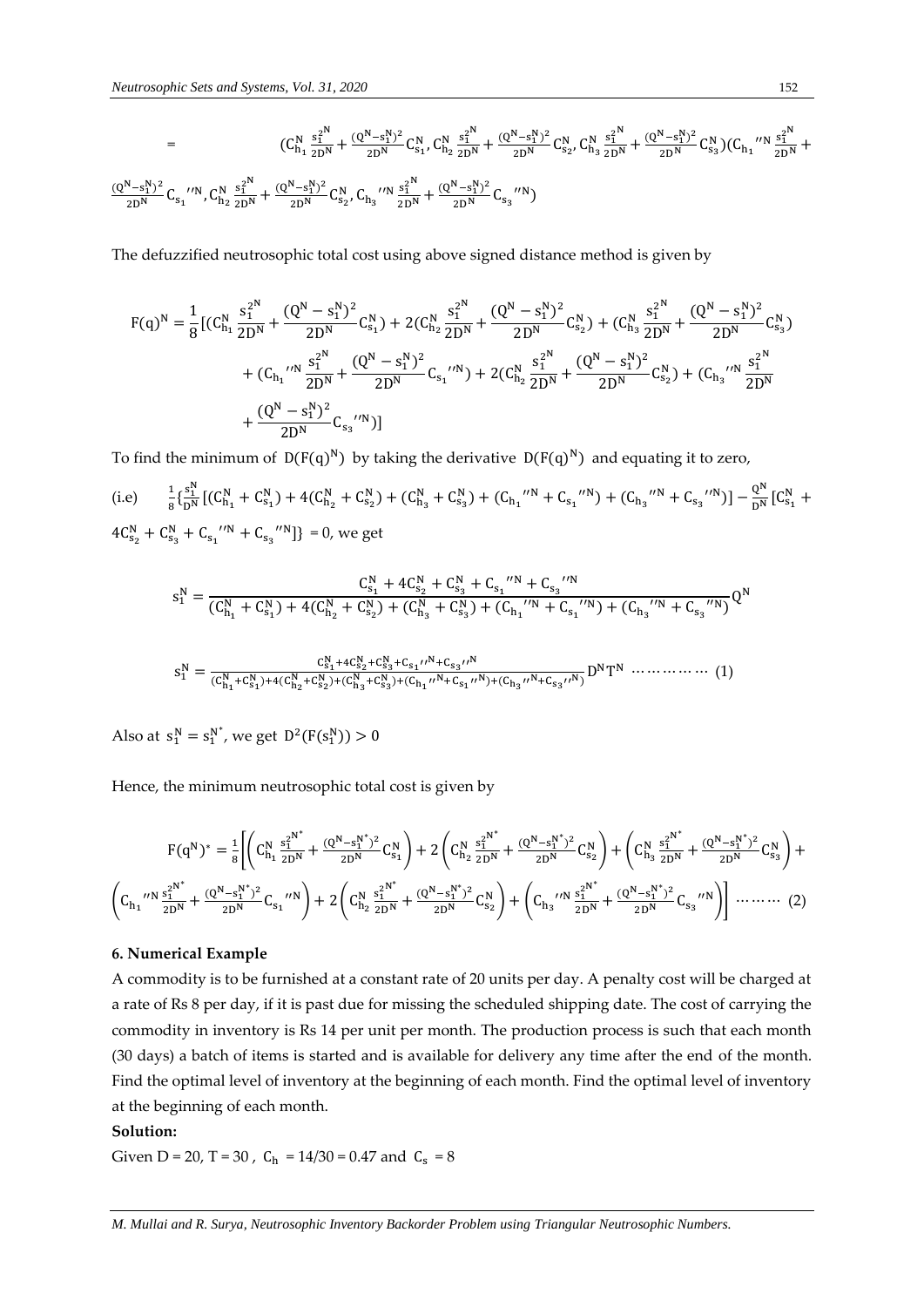|                 | <b>Crisp Set</b> | <b>Fuzzy Set</b>   | Intuitionistic     | Neutrosophic Set              |
|-----------------|------------------|--------------------|--------------------|-------------------------------|
|                 |                  |                    | <b>Fuzzy Set</b>   |                               |
| D               | 20               | 20                 | 20                 | 20                            |
| T               | 30               | 30                 | 30                 | 30                            |
| $c_{h}$         | $14/30 = 0.47$   | (0.46, 0.49, 0.51) | (0.44, 0.47, 0.49) | $(0.44, 0.47, 0.49)$ $(0.42,$ |
|                 |                  |                    | (0.42, 0.47, 0.51) | $0.47, 0.51)$ $(0.4, 0.47,$   |
|                 |                  |                    |                    | 0.53)                         |
| $\mathcal{C}_s$ | 8                | (6, 7, 9)          | (6, 7, 9)          | (6, 7, 9)                     |
|                 |                  |                    | (4, 7, 10)         | (4, 7, 10)                    |
|                 |                  |                    |                    | (5, 7, 9)                     |
| Shortage        | 567.376          | 563.654            | 563                | 563.06                        |
| quantity        |                  |                    |                    |                               |
| Minimum         | 260.993          | 264.917            | 266.612            | 266.513                       |
| total cost      |                  |                    |                    |                               |

Using [4], the shortage quantity and minimum total cost for crisp set, fuzzy set and intuitionistic fuzzy sets are calculated. Also, they are compared with neutrosophic optimal shortage quantity and minimum neutrosophic total cost [by equation (1) and (2)] and tabulated as follows:

## **7. Analytical Observations**

In this section, the analysis of shortage quantity and minimum total cost for crisp set, fuzzy set, intuitionistic fuzzy set and neutrosophic set for table:1 is shown graphically.



**Figure 1: Neutrosophic backorder problem**

Also, from the above analytical observations, we conclude that,

 • The analysis of the problem under the optimal shortage quantity in neutrosophic environment is closer to crisp, fuzzy and intuitionistic fuzzy environments.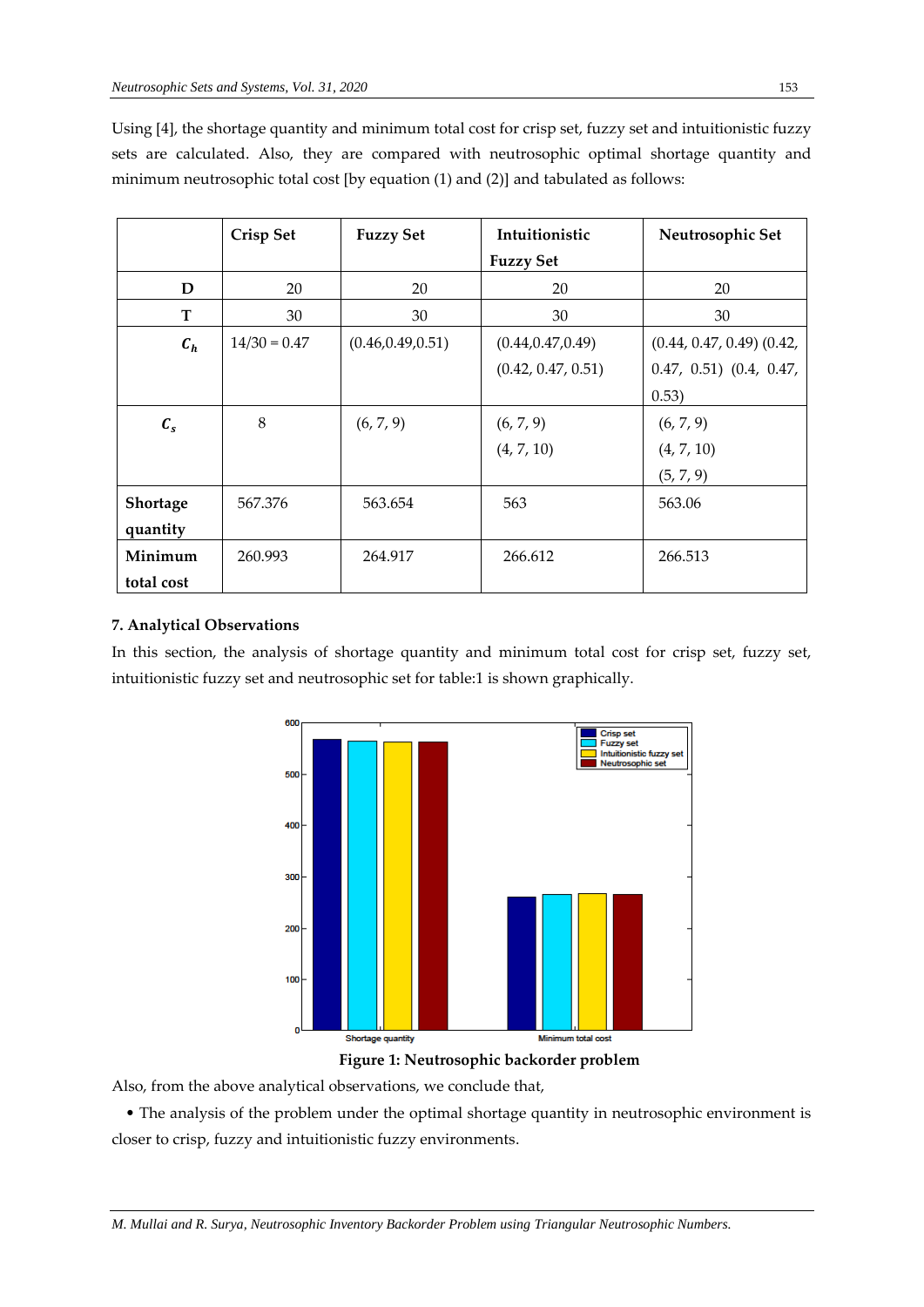• The optimal shortage quantity in neutrosophic set increases when the optimal shortage quantity in intuitionistic fuzzy set decreases.

 • The minimum total cost in neutrosophic set decreases when the minimum total cost in intuitionistic fuzzy set increases.

#### **8. Conclusions**

In this proposed model, the neutrosophic total cost and neutrosophic optimal shortage quantity in triangular neutrosophic numbers are obtained. In neutrosophic environment, the shortage quantity is as close to the inuitionistic fuzzy set. The benefit of the neutrosophic inventory model gives better result than fuzzy and intuitionistic fuzzy inventory models. A comprehensive sensitivity analysis has been performed to illustrate the impact of demand on the ordering policy comparing with existing methods. The present proposed work is helpful for business organizations where customer's demands are not fulfilled instantly. In future, the various neutrosophic inventory models will be developed with various limitations such as lead time, backlogging and deteriorating items, etc.

**Acknowledgments:** The article has been written with the joint financial support of RUSA-Phase 2.0 grant sanctioned vide letter No.F 24-51/2014-U, Policy (TN Multi-Gen), Dept. of Edn. Govt. of India, Dt. 09.10.2018, UGC-SAP (DRS-I) vide letter No.F.510/8/DRS-I/2016(SAP-I) Dt. 23.08.2016, DST-PURSE 2nd Phase programme vide letter No. SR/PURSEÂ Phase 2/38 (G) Dt. 21.02.2017 and DST (FST - level I) 657876570 vide letter No.SR/FIST/MS-I/2018/17 Dt. 20.12.2018.

#### **Conflicts of Interest**

The authors declare no conflict of interest.

#### **References**

- 1. Atanassov, T.K. Intuitionistic fuzzy sets. Fuzzy Sets and Systems, **1986,** 20, 87-96.
- 2. Banerjee, D. Pramanik, S. Single-objective linear goal programming problem with neutrosophic numbers. International Journal of Engineering Science and Research Technology, **2018,** 7(5), 454-469.
- 3. Bulancak, E. and Krkavak, E. Economic order quantity model with backorders using trapezoidal fuzzy numbers. 5th International Conference on Soft Computing, Computing with Words and Perceptions in System Analysis, Decision and Control, **2009,** 1-4.
- 4. Dutta, D. and Pavan Kumar. Fuzzy inventory model without shortage using trapezoidal fuzzy number with sensitive analysis. IOSR- Journal of Mathematics, **2012,** 4(3), 32-37.
- 5. Irfan Deli and Yusuf Subas. Single valued neutrosophic numbers and their applications to multicriteria decision making problem. Journal of Intelligent and Fuzzy Systems, **2014**.
- 6. Mahuya Deb and Prabjot Kaur. An intuitionistic fuzzy inventory backorder problem using triangular intuitionistic fuzzy numbers. International Journal of Emerging Technology and Advanced Engineering, **2016**.
- 7. Mullai, M. and Broumi, S. Neutrosophic inventory model without shortages. Asian Journal of Mathematics and Computer Research, **2018,** 23(4), 214-219.
- 8. Mullai, M. and Surya, R. Neutrosophic EOQ model with price breaks. Neutrosophic sets and systems, volume 19, **2018**.
- 9. Mullai, M. and Surya, R. Neutrosophic project evaluation and review techniques. Neutrosophic sets and systems, volume 24, **2019**.
- 10. Abdel-Baset, M.; Chang, V.; Gamal, A.;Smarandache, F. An integrated neutrosophic ANP and VIKOR method for achieving sustainable supplier selection: A case study in importing field. *Computers in Industry*  **2019**, 106, 94-110.

*M. Mullai and R. Surya, Neutrosophic Inventory Backorder Problem using Triangular Neutrosophic Numbers.*